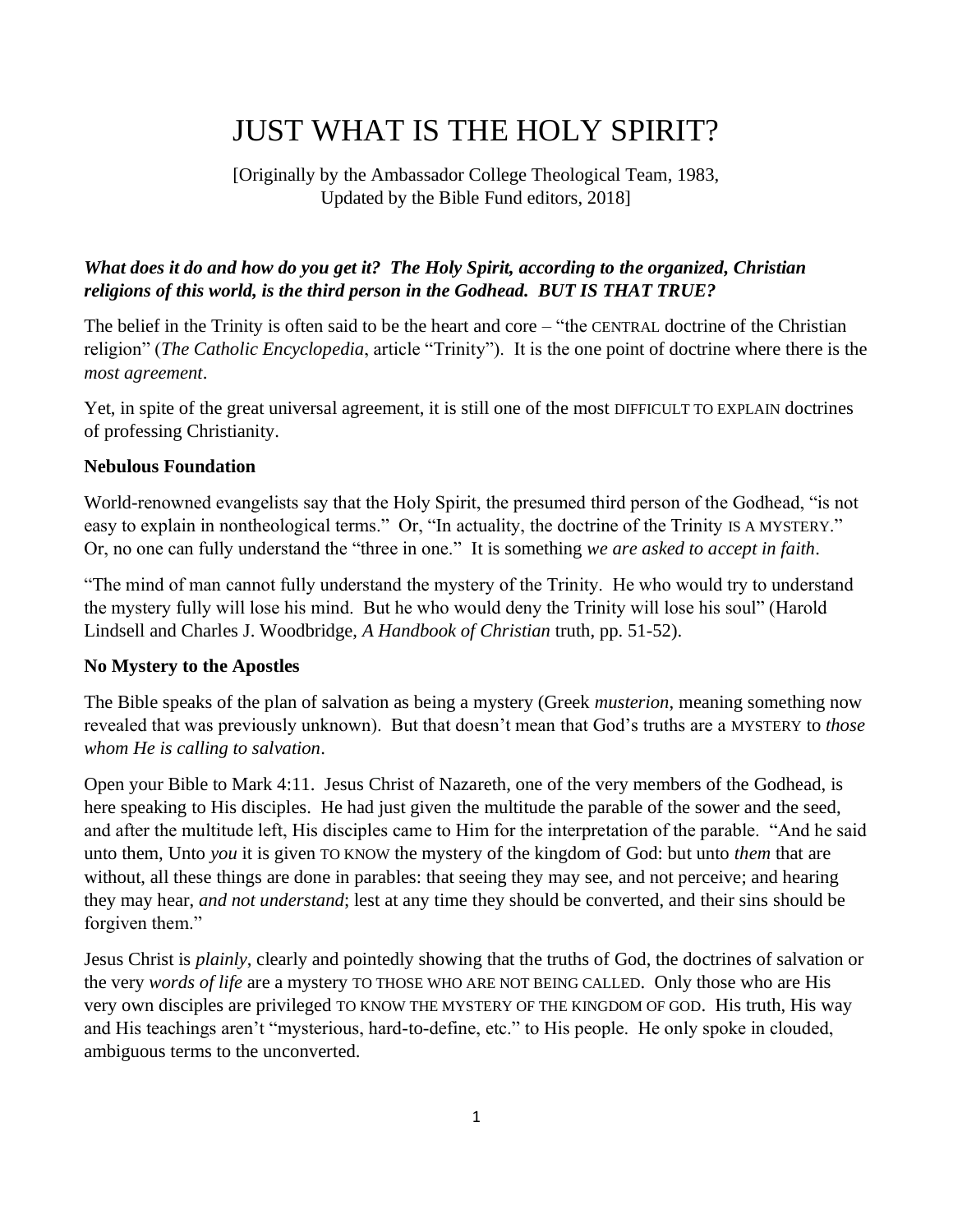Yet Jesus Christ never at any time in any way thought, hinted or alluded to the Holy Spirit as a third person in the Godhead. There is absolutely no basis or PROOF whatsoever in His message for the worldwide acceptance of the teaching of the Trinity.

Even the erudite writers of the Catholic Encyclopedia point out that, "the passages which can be cited… as attesting to His [the Holy Spirit's] distinct personality are few" (ibid.).

Should you just accept "in faith" one of the most important beliefs in Christianity? Christians are commanded to, "Prove ALL things…" (1 The. 5:21). Universal acceptance or reasoning ARE NOT PROOFS of any doctrine. GOD'S WORD, the Bible, is the test of any doctrinal truth – not what MEN say, think or believe. Jesus Christ said, "…Thy word is TRUTH" (John 17:17). He also said in another place, "The word that I [Jesus] have spoken, the same shall judge him [you] in the last day" (1 John 12:48).

#### **What Do You Mean – Trinity?**

"The Trinity is … the truth that in the unity of the Godhead there are three persons, the Father, the Son, the Holy Spirit… The Father is God, the Son is God, and the Holy Spirit is God, and yet these are not three Gods, but one God…co-eternal and co-equal: all alike or uncreated and omnipotent" (The *Catholic Encyclopedia*, article "Trinity").

That is a positive statement. Where is their authority to back it up?

Once source often referred to is the old stand-by – TRADITION. Ancient writers and "early Church fathers" are quoted, often misquoted, to show that for centuries this doctrine has been taught. But not all professing Christians believed it.

Let the record speak for itself.

"We cannot doubt the existence among orthodox Fathers of *different opinions* on this *mysterious* subject until its final definition by the Church" ("Trinity," *Dictionary of Doctrinal and Historical Theology*).

An interesting aspect which is often blatantly overlooked is that many of those to whom they now refer as believing in the "blessed Trinity," were *anathematized* for their beliefs. They were considered heretics in their day and completely disfellowshipped because of their heretical beliefs. It wasn't until the Council of Chalcedon, in 451 A.D., that the doctrine of the Trinity finally and permanently became the official formula of orthodoxy.

But the story began a great deal earlier.

The as yet unformed germ of the Trinity idea may be found in such early Christian "Fathers" as Clement of Alexandria, Origen, Tertullian and Irenaeus – about two hundred years after Christ. But the idea of triune gods was not new. The ancient pagans were quite familiar with triads or trinities of gods, and it is possible, indeed likely, that pagan thought would have had some influence on the developing doctrine of the church.

The first official standing of the Trinity doctrine was given in the decrees of the great Council of Nicaea in A.D. 325. This council was called together by the Roman Emperor. Constantine the Great, who saw in the church a coveted pillar of stability for his rule, and that of his descendants. But seeking to achieve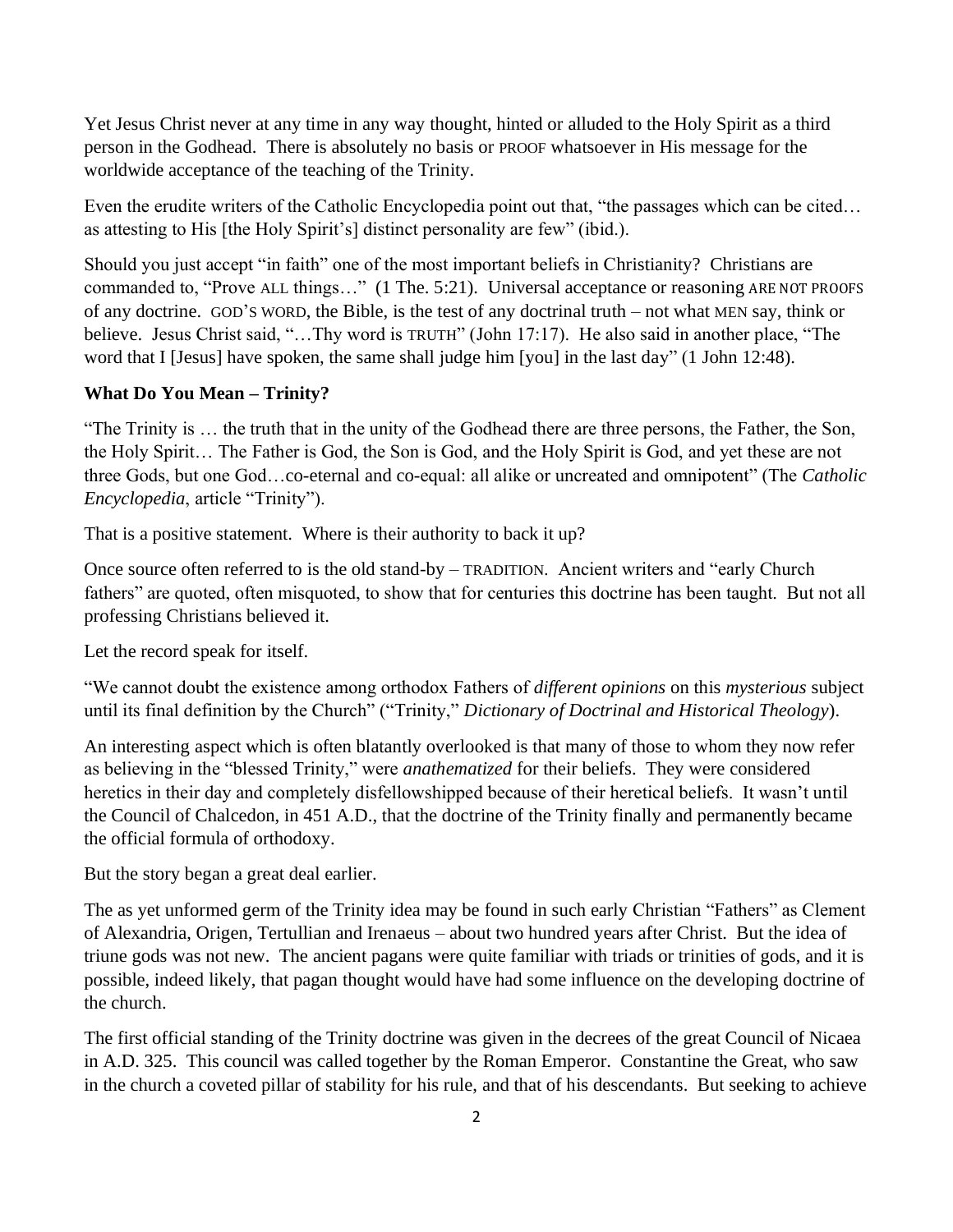that state of stability, he insisted that all Christians should agree on and subscribe to a common unified belief, including of course a common view of the nature of God.

It was the formulation for the Trinity of Athanasius, an Egyptian deacon from Alexandria that was adopted by the council.

"The Alexandrian catechetical school, which revered Clement of Alexandria and Origen, the greatest theologians of the Greek Church, as its heads, applied the allegorical method to the explanation of Scripture. *Its thought was influenced by Plato*: its strong point was theological speculation. Athanasius and the three Cappadocians had been included among its members…" (*Ecumenical Councils of the Catholic Church*, by Hubert Jedin, p. 29).

Many were opposed to the creed as adopted. They were led by the priest Arius and others. For Arius, standardization soon led to excommunication and banishment. But it was not long before he was back, with Constantine's backing and favor, and soon it was Athanasius' turn to be expelled. Constantine himself, of course, knew little and cared less about the truth of the matter in dispute.

The seesaw continued. Athanasius was exiled three or four times and brought back again. More conferences were held, some deciding one thing, some another. The one thread that ran consistently through it all was politics, striving for power, and strife. And perhaps the real reason that trinitarianism ever prevailed was simply that the majority were not ready to declare that Christ was originally a created being, as maintained by Arius, or merely an ordinary man before being anointed by the Holy Spirit in the form of a dove, as maintained by others.

It was not until the Council of Chalcedon at the midpoint of the fifth century that the trinitarian creed was permanently and irrevocably rooted. Even so, individuals and groups have continued to hold differing opinions throughout the ages ever since.

## **The Holy Spirit is God's Power**

Matthew 28: 19-20 is often cited by the advocates of the Trinity to prove the Holy Spirit is a separate individual.

What this verse actually shows is that when we are baptized, we are inducted INTO A FAMILY. When we are baptized into the name of God, we are simply being baptized *into the family of God*.

All that is shown by the mentioning of the Holy Spirit in this verse is that the Holy Spirit also BELONGS TO THE GOD FAMILY. **It is the essence or power of God**. And just as the seed of life or spermatozoon of a man engenders a child and makes that child his, so God uses His Spirit to engender us, upon baptism, into His family and make us His begotten children

The Holy Spirit then is the power of God which emanates from God. Since this power belongs to God, it is also found to be with all His sons, and to be the joining force which makes them a family.

The truth of the matter in this verse is *positive* proof of the *family relationship* of God. It has nothing whatsoever to do with a triune God.

#### **What the Power of God Can Do.**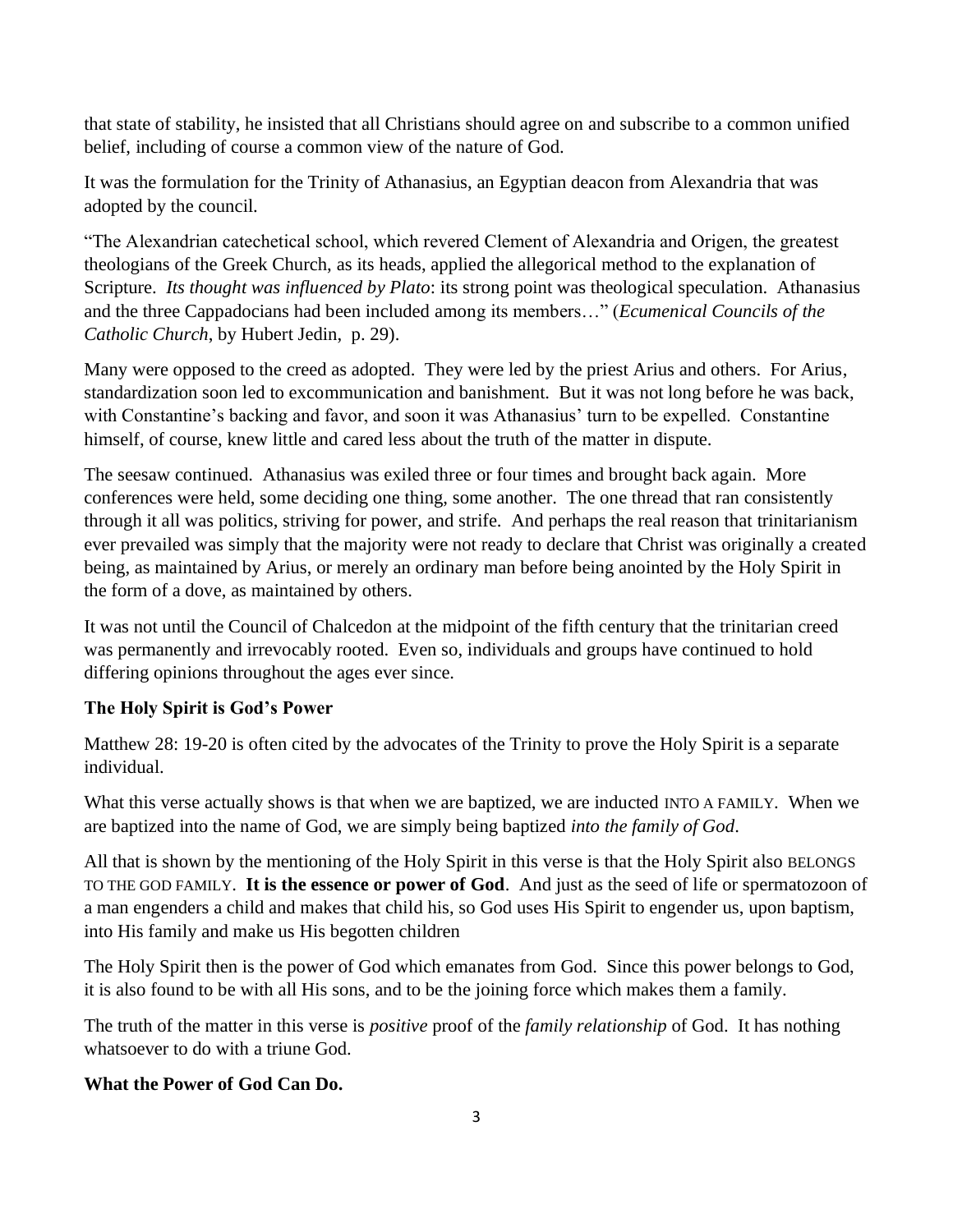God is power! His power is the Holy Spirit. It is the power of God or Spirit of God by which all things were created in the very beginning.

How can this be? Genesis 1:1 says: "In the beginning GOD CREATED…" Does that mean that God Himself had to fashion the whole creation with His own hands? NO! God the Father didn't do the creating personally. Christ was the one who did the actual creating of all things (John 1:3). This truth is again demonstrated in Hebrews 1:2. Here it says, referring to Christ, "…by whom also he made the worlds."

Does this then mean that it was Jesus Christ only who fashioned all things? Again, the answer is no. The word for God in Genesis 1:1 is *Elohim* which is plural in form and thus can signify a plurality or *family relationship* between the Father and Son.

The *God family* planned the creation, long before it ever took place. Each and every detail was carefully thought out. Just as a contractor will have blueprints drawn up long before he ever lays the foundation for a large construction job, so the family of God planned the universe. After all planning was completed, Jesus Christ executed the plans, through the *power* which is the Holy Spirit. That doesn't mean that a third party took over and did the job. It simply means the work was done by the power or spirit or authority of the God family.

Take the Panama Canal for example. We say the United States built the Panama Canal. Did all fortyeight, as it then was, of the states go down to the Isthmus of Panama and do the work? Of course not. It was done by the authority and power of the United States. The men, money and power of the United States caused the canal to come into being. In that way, the United States did the job. An exact parallel.

## **The Holy Spirit is Omnipresent.**

In both the Greek New Testament and the Hebrew Old Testament, the words for spirit also mean air, wind, atmosphere. And like the atmosphere on earth, the power of God is everywhere. That is how Jesus was able to do all the work of the creation by Himself. David's prayer in Psalm 139:7-8 shows that he knew God's Spirit or power was omnipresent. No matter where in the universe you might go, God's Spirit will still be there. That is how Jesus Christ is "… upholding all things by the word of his POWER" (Heb 1:3). By His authority as God, He keeps all things in the universe in their place. This work is done through the power of the God family and with the express consent of the Father.

Though the Father is SUPREME in the God Family, as witnessed to by Christ Himself (John 14:28), Jesus is the administrator of the Holy Spirit (John 15:26). He is greater than that Spirit. These two Scriptures alone nullify and make void the supposition that the Holy Spirit is a person of equal rank with the Father and the Son. The Spirit is the *very power of God* – the agent by which He does His will. IT IS NOT ANOTHER PERSON!

## **It is a Gift.**

This power of God can be yours as a free gift if you will only meet the preordained requirements. Once you have repented and been baptized [and had hands laid on], God gives you the free *gift* of His Holy Spirit (Acts 2:38).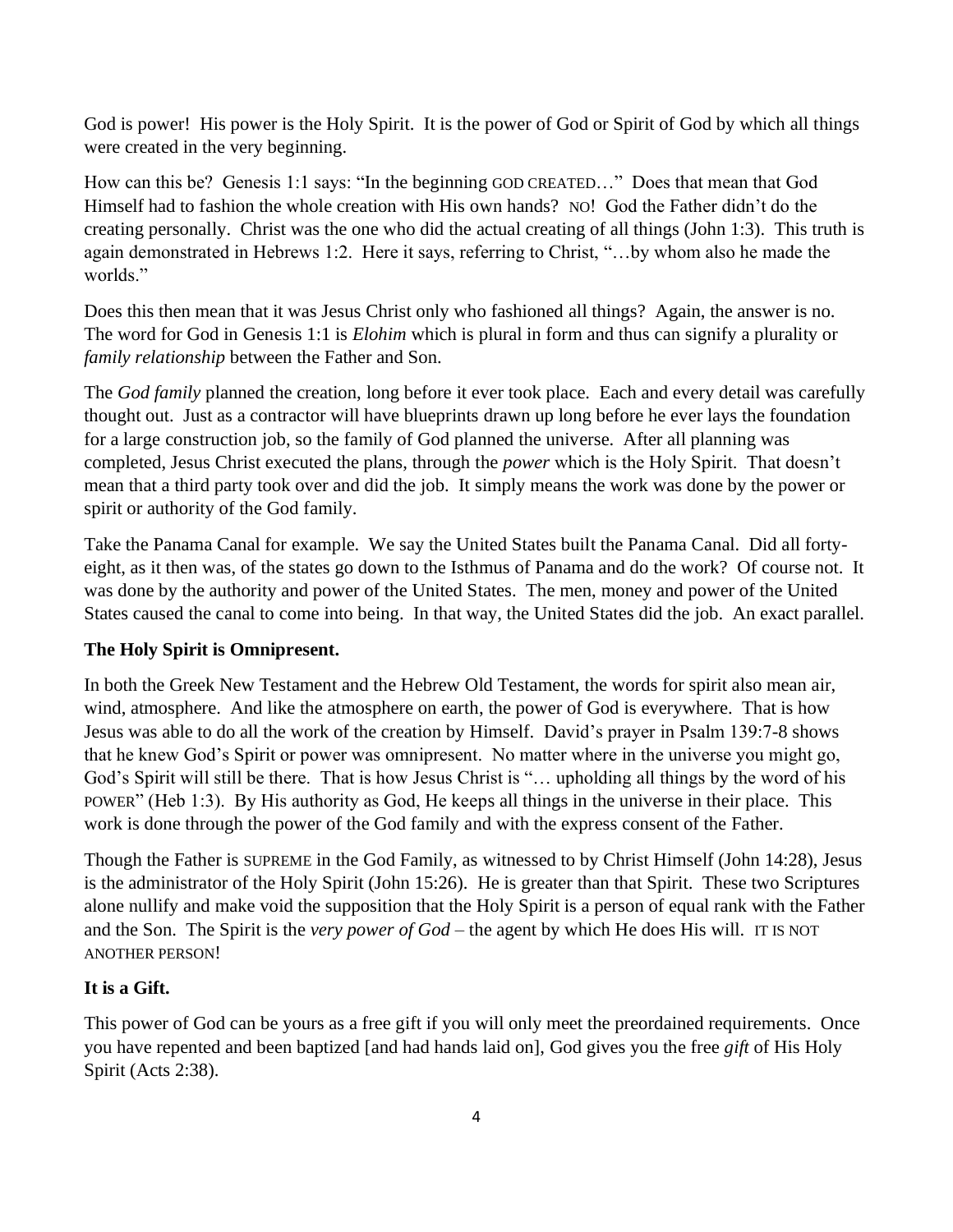If the Holy Spirit were a person, God is being rather presumptuous to go around giving a part of that person to whomever He chooses. Again, in speaking about the gift of the Spirit. God says that in the last days He will pour out His Spirit, which belongs to Him, upon all mankind (Acts 2:17). The meaning of the Greek here is to literally pour out as you would water from a pitcher.

How can you pour out a person? YOU CAN'T! It is impossible!

#### **What Are Its Functions?**

We are to learn what God is planning by observing the happenings here on earth (Rom 1:20). Everywhere we look we can see each animal, bird, microbe and plant reproducing itself. In Genesis 1:26, God (*Elohim*) is quoted as saying: "…Let US make man in OUR IMAGE…" *God is reproducing Himself!* How very plain that should be to us rational, *thinking* individuals. We humans ARE TO BE MADE IN THE VERY IMAGE OF GOD! We are to become members of the "God Family"!.

The Spirit of God, the Holy Spirit, unites with our minds and we are BEGOTTEN AGAIN – This time spiritually as we were once begotten physically. Read it in your own Bible.

"Blessed be the God and Father of our Lord Jesus Christ, which according to his abundant mercy hath BEGOTTEN us AGAIN unto a lively hope by the resurrection of Jesus Christ from the dead" (1 Pet 1:3). In verse 23, it says, "Being BEGOTTEN AGAIN, not of corruptible seed, but of incorruptible, by the word of God, which liveth and abideth forever" (Panin translation).

The Holy Spirit impregnates us with the God nature. That spiritual begettal imbues us with the nature and mind of God. Throughout our Christian lives we continue to grow and develop in the understanding and mind of God until we are finally born INTO the God family and made immortal at the return of Jesus Christ to this earth (1 Cor 15:49-52). We will then *rule* this earth as God's sons.

## **Why the Deception?**

Why has Satan palmed off the doctrine of the Trinity on the world? Because he doesn't want YOU to rule in his place. Satan was originally created to carry out God's rule on earth. He rebelled and refused to serve the Creator and was cast out of his position of responsibility (Ezek. 28:11-19 and Isa. 14:12-14). A third of the angels united with Lucifer in that rebellion and were CAST DOWN TO THIS EARTH WITH HIM – having forever DISQUALIFIED themselves and Satan from ruling in the Government of God.

Since they are disqualified, they don't want anyone else to take what had once been their place. They have tried for nearly 6000 years now to hide from all the world the breathtaking TRUTH OF GOD. If they can make you believe in the Trinity, you will be deceived into thinking that the Godhead consists of *only*  three persons. You would then never in your wildest dreams ever imagine that YOU were created to be born into the GOD FAMILY and actually share in ruling the universe.

Satan wants you to think that God is a limited Trinity and not a *growing* family or Kingdom into which we may enter. If we look upon the Godhead as being a closed unit, we won't WORK and STRIVE to qualify for that family.

Anyway you want to look at it, the Trinity idea is a false and inadequate view of God. If anyone wants to say that the Trinity is merely three aspects or manifestations of one God, he is taking personhood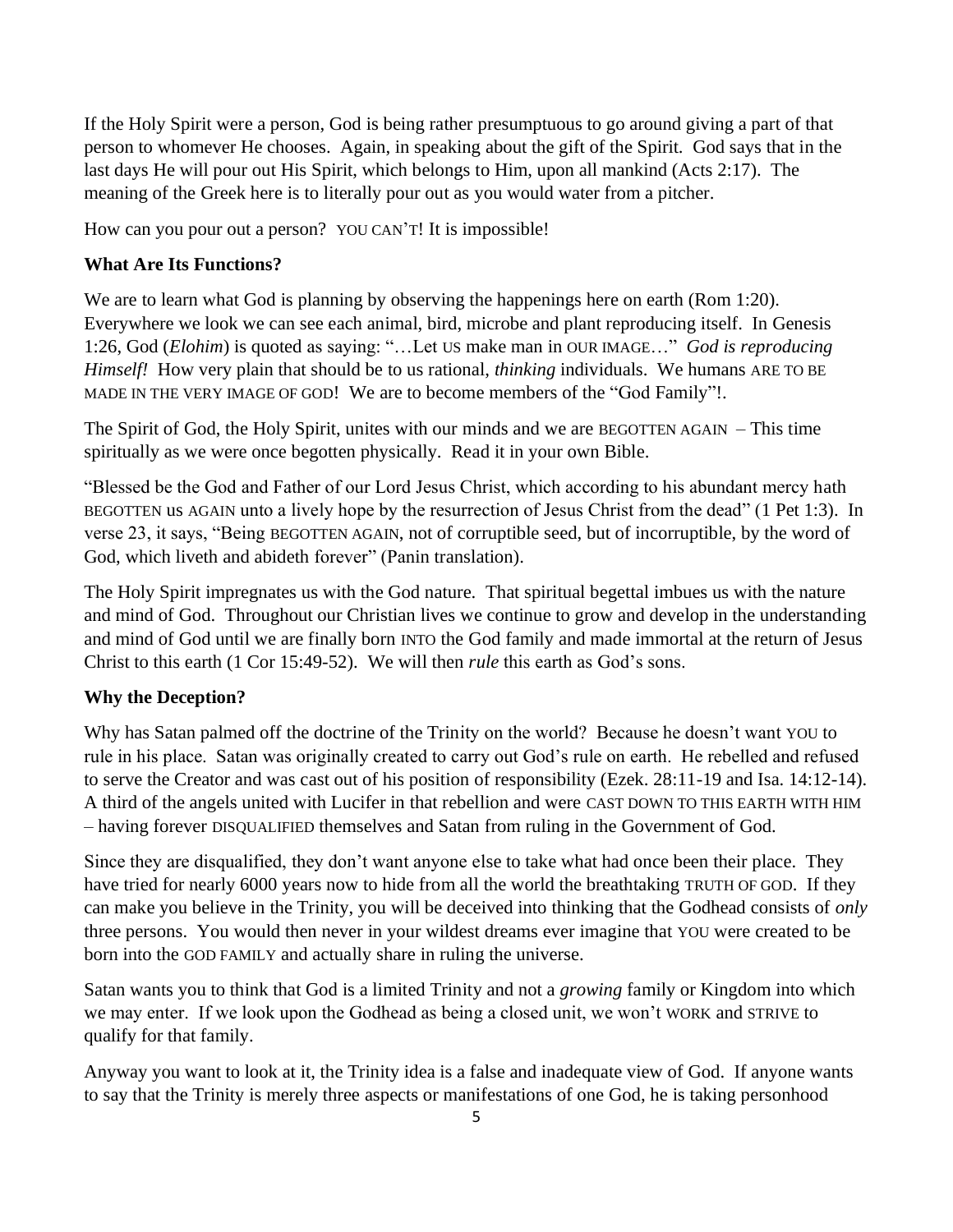away from Christ. But if the Holy Spirit is a person, it (or he) could not be placed as the character and the seed of God into many different human beings to beget and bring each of them individually to birth as "many sons." And if someone would argue that this could occur – on the ground that with God anything is possible – this is actually making the Holy Spirit to be the Father, which is once more, equivalent to making the Holy Spirit not a separate person.

So, there you have it. There is the truth about the Holy Spirit. God's family isn't closed to mankind as Satan would have you believe.

IT'S WIDE OPEN to you, your family and all mankind. If you accept the truth of God and obey Him, YOU can be made in the exact likeness of God at Christ's return. God wants it.

THE DECISION IS YOURS!

## **A SIMPLE LESSON IN GRAMMAR**

Somebody is going to ask: "What about the fact that John uses the personal pronoun 'he' when referring to the Holy Spirit or Comforter in the 14<sup>th</sup>, 15<sup>th</sup>, and 16<sup>th</sup> chapters of his Gospel?"

In the Greek language, like the Romance languages (Spanish, Italian, French, etc.), every noun has what is called gender; that is, it is either masculine, feminine or neuter.

Even such an inanimate object as a glass – being utter devoid of any real life – has masculine gender in Spanish. *El vaso* is the Spanish equivalent of the two words "the glass" in English. The article "el" and the "o' ending to the word vaso give the word "glass" masculine gender in Spanish. Yet, by no stretch of the imagination could a glass be considered a male person in the human sense. That would be ridiculous!

*La mesa* is the Spanish equivalent of the two English words "the table." The article "la" and the "a" ending give the word "table" (*mesa*) feminine gender in Spanish. Yet, it would be ludicrous to consider a table as a human female personality.

Likewise, in the Greek language, the gender of a word has nothing whatsoever to do with whether the thing designated is *really* masculine or feminine. If it did – what a contradiction in the Bible itself! For in the Old Testament the Hebrew word for spirit – *ruach* – is usually feminine, and only rarely in a masculine form. Gender in language is really nothing more than a convenient grammatical tool. In the  $14<sup>th</sup>$ ,  $15<sup>th</sup>$  and  $16<sup>th</sup>$  chapters of John, the English pronoun "he" is definitely used in connection with the word "Comforter" – but *not* for theological or spiritual reasons.

Grammatically, all pronouns in Greek *must agree* in gender with the word they refer to – or in other words, with the term that the pronoun replaces. The Greek word *parakletos* ("comforter" in English) has masculine gender; hence the translators' use of the personal pronoun "he" for the Greek pronouns *ekeinos* and *autos*. "It" would have been a far better rendering into the English language – just as in John 1:32 and 6:63, and Romans 8:16 for example.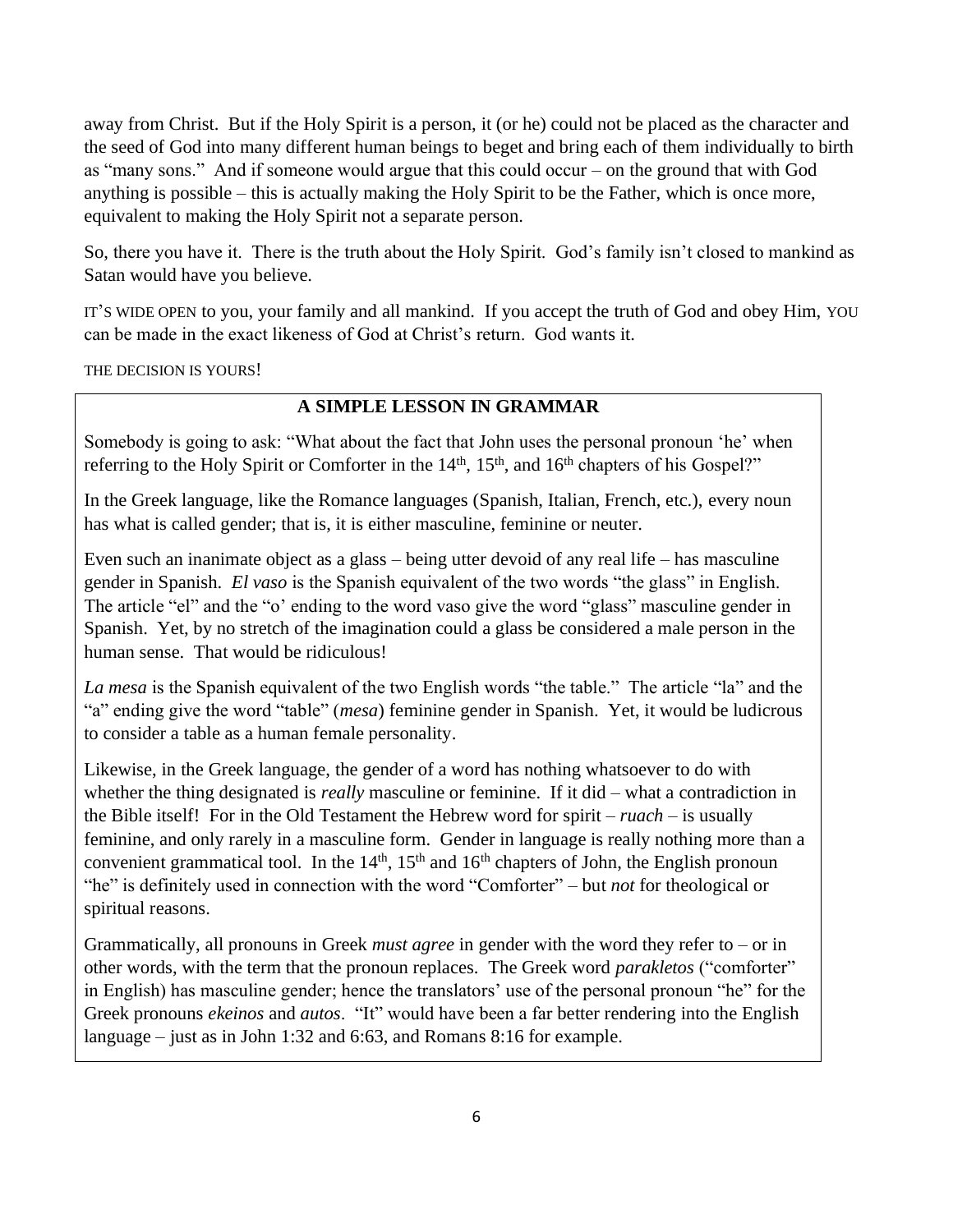## **THE HOLY SPIRIT IS THE POWER OF GOD**

The Holy Spirit is the *impersonal power* of God. A few of the scriptures on which we base this statement are Genesis 6:3; Job 33:4; Psalm 139:7; Isaiah 11:2; 42:1; 61:1; Ezekiel 36:27; 39:29; Luke 1:15, 35, 67; 11:13; John 20:22; Acts 4:8; 31; 13:9; 15:8; Romans 8:11; 2 Corinthians 1:22; 2 Peter 1:21.

Every work of God is accomplished through this great power (Matt 3:11; Luke 2:26; John 1:33; 14:26; 20:22; Acts 1:2, 5, 8, 16; 2:33, 38; 4:8; 10:38, 44, 45). God used His great power to create the heaven, the earth, men and beasts (Gen 1:1; Jer 27:5; 51:15).

Since God has given this same Holy Spirit without measure to His only begotten Son, it is acknowledged that His works are done through this great power (Matt 28:18; John 3:34). Jesus told His followers that the Comforter would proceed from God (John 15:26) and instructed them to wait at Jerusalem for power. Christians are kept by this power (1 Pet 1:5).

## **THE HOLY SPIRIT IN SYMBOLS**

Various symbols designate God's Holy Spirit in the Bible. Among them are breath (Gen 2:7); oil (Psa. 45:7); fire (Matt 3:11); dove (Matt 3:16); wind (John 3:8); water (John 4:14; 7:37, 39); seal (Eph 1:13); sword (Eph 6:17) and lamps (Rev 4:5).

The Holy Spirit's characteristics reveal it to be an impersonal power emanating from God. The Holy Spirit is poured out (Isa 32:15; Joel 2:28; Acts 2:17); shed (Titus 3:5, 6); breathed (John 20:22); fills people (Acts 2:4; Eph 5:18); and anoints some (Acts 10:38).

If the Holy Spirit were a person, a member of a "holy trinity," it would be impossible to understand and adequately explain the following scriptures:

- 1) "By the of the Lord were the heavens made; and all the host of them by the breath [or spirit] of his mouth" (Psa 33:6).
- 2) "it is impossible for those who were once enlightened, and have tasted of the heavenly gift, and were made partakers of the Holy Ghost [Spirit]… if they shall fall away, to renew them again unto repentance" (Heb 6:4-6).
- 3) "When he had said this, he breathed on them, and saith unto them, Receive ye the Holy [Spirit]" (John 20:22).
- 4) "He whom God hath sent speaketh the words of God: for God giveth not the Spirit by measure unto him" (John 3:34).

There is not one prayer, song, or exclamation of praise made to the Holy Spirit in God's Word! Men, however, compose and sing many songs and hymns to the Holy Spirit, as though it were a person.

In the seventeen New Testament Epistles that begin with a greeting of grace and peace, there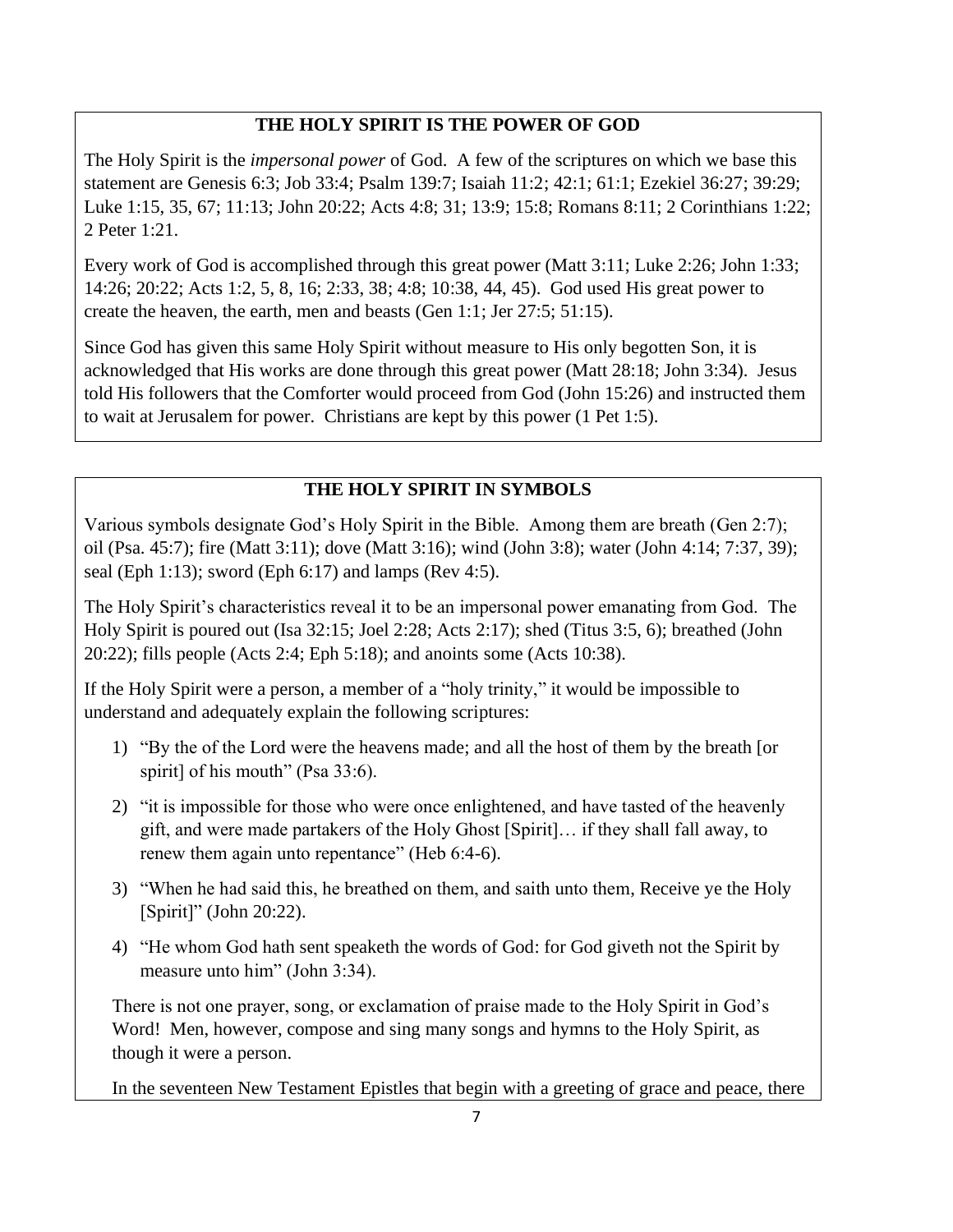is only one greeting that contains a reference to the Holy Spirit, and then only as the means of sanctification (1 Pet 1:2), not as the source of grace. These invocations are appeals in the name of God and His Son, but not in that of the Holy Spirit. This is logical. All the writers, inspired by the Holy Spirit, the power of God, recognized that the Holy Spirit was not a person. It can be further observed that there are no mentions of the Holy Spirit in the eleven occurrences of thanksgiving or blessing which follow some of these salutations. Is it not evident that the God-breathed Word does not recognize the Holy Spirit as a person?

When Stephen, being full of the Holy Spirit, was martyred, he saw the heavens opened and the Son of man standing at the right had of God (Acts 7:55, 56). No mention is made of the Holy Spirit's presence in this eventful scene in heaven.

In the Book of Revelation, it is recorded that John beheld God upon His throne, a group of elders, the Lamb of God, four beasts, a strong angel, and many other angels around the throne, singing a new song to the Son of God concerning the Lamb who was slain and has redeemed us to God by His blood (5:9). If the Holy Spirit were a person, and equal to God would he not be present, and sitting on the throne? Other similar scenes are recorded in which the Holy Spirt is not pictured, such as Rev 7:10.

#### **DID PAUL RECOGNIZE THE TRINITY?**

The Apostle Paul would probably be considered a blasphemer by many Trinitarians today, because in his greetings to the churches he neglected to mention the Holy Spirit. In his introduction to the Romans, he represents himself as an apostle of God the Father and Jesus Christ, but nothing is said about any third person.

He also neglects to mention the Holy Spirit in the greetings of the rest of his letters. His standard greeting is: "Grace be unto you, and peace, from God our Father, and from the Lord Jesus Christ" (1 Cor 1:3). The same greeting is repeated in 2 Corinthians 1:3; Galatians 1:3, Ephesians 1:2, Philippians 1:2, Colossians 1:2, 1 Thessalonians 1:1, 2 Thessalonians 1:2, 1 Timothy 1:2, Titus 1:4, and Philemon 1:3.

All of these greetings are without variation: the Holy Spirit is consistently left out, a great oversight, almost blasphemy – provided the Trinity doctrine is correct – and blasphemy against the Holy Spirit is called the unpardonable *sin* (Matt 12:32).

Only in 2 Corinthians 13:14 is the Holy Spirit mentioned with God and Jesus and there only in connection with communion or fellowship. The Holy Spirit is not the third member of the Godhead!

In Romans 8:17, Paul identified Christians as heirs of the Father and heirs of Christ, but said nothing about us being heirs of the Holy Spirit. In 1 Corinthians, Christians belong to Christ as Christ belongs to God, but no one is said to belong to the Holy Spirit. In 1 Corinthians 11:3, the man is the head (leader in authority) of the woman, Christ is the head of the man, and God the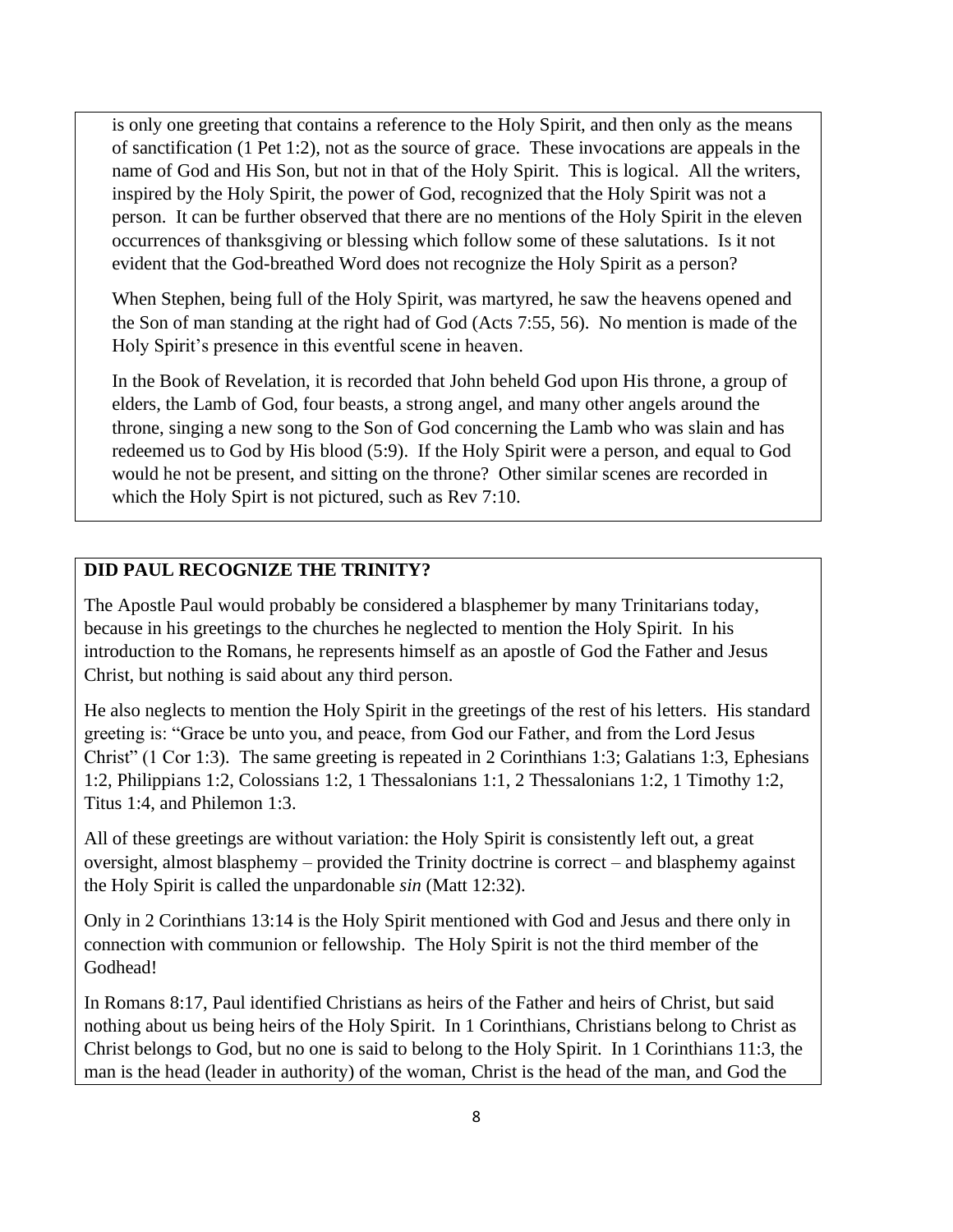head of Christ. But nowhere does the Holy Spirit – as a person – fit in!

Ephesians 5:5 mentions the kingdom of God along with the kingdom of Christ, but never a kingdom of the Holy Spirit. Yet it was this very omission, in the Middle Ages, coupled with the prevailing belief in the Holy Spirit as a person of the Trinity, that gave rise to a major heresy within the Catholic Church. Falsely believing that the Church itself was the kingdom, and since by then the Church had endured more than a thousand years, many people fell for a sort of wildfire, 'Spiritual" religion proclaiming the eminent age or kingdom of the Holy Spirit – which idea would indeed logically follow if the Holy Spirit were a person. In fairness to the Catholic Church it must be said that this doctrine was quickly branded a heresy.

In Colossians 3:1, Paul wrote of Christ sitting at the right hand of the Father. But why was the Holy Spirit, if a person, not sitting there too?

But surely 1 Timothy 2:5 is a clincher: "For there is one God, and one mediator between God and men, the man Christ Jesus." This means that not even the Holy Spirit – sent to earth specifically to aid and dwell within human beings  $-$  is a mediator. Why  $-$  if the Holy Spirit is a person?

All these scriptures and many more disprove the teaching that the Holy Spirit is a person.

## **THE SPIRIT OF GOD THROUGHOUT THE BIBLE**

The personality of Jesus Christ is thoroughly provable from the Bible, but there is no such proof for a personality of the Holy Spirit.

"The OT [Old Testament] clearly does not envisage God's spirit as a person, neither in the strictly philosophical sense, nor in the Semitic sense. God's spirit is simply God's Power. If it is sometimes represented as being distinct from God, it is because the breath of Yahweh acts exteriorly (Isa 48:16; 63:11; 32:15)." So say the authors of the *New Catholic Encyclopedia*. Continuing:

"Very rarely do the OT writers attribute to God's spirit emotions or intellectual activity (Isa 63:10; Song of Solomon 1:3-7). When such expressions are used, *they are mere figures of speech* that are explained by the fact that the *rüah* was regarded also as the seat of intellectual acts and feelings (Gen 41:8). Neither is there found in the OT or in rabbinical literature the notion that God's spirit is an intermediary being between God and the world. This activity is proper to the angels, although to them is ascribed some of the activity that elsewhere is ascribed to the spirit of God" (*New Catholic Encyclopedia,* Vol XIII, p. 574).

In the Old Testament, God's Spirit is pictured as His power. The power by which the One who became Jesus Christ, as Executive for the Father, created the entirety of the universe. These theologians also recognize that when the Spirit is spoken of as a person or in a personal way, the Bible writer is merely *personifying* the Spirit, as he would wisdom or any other attribute.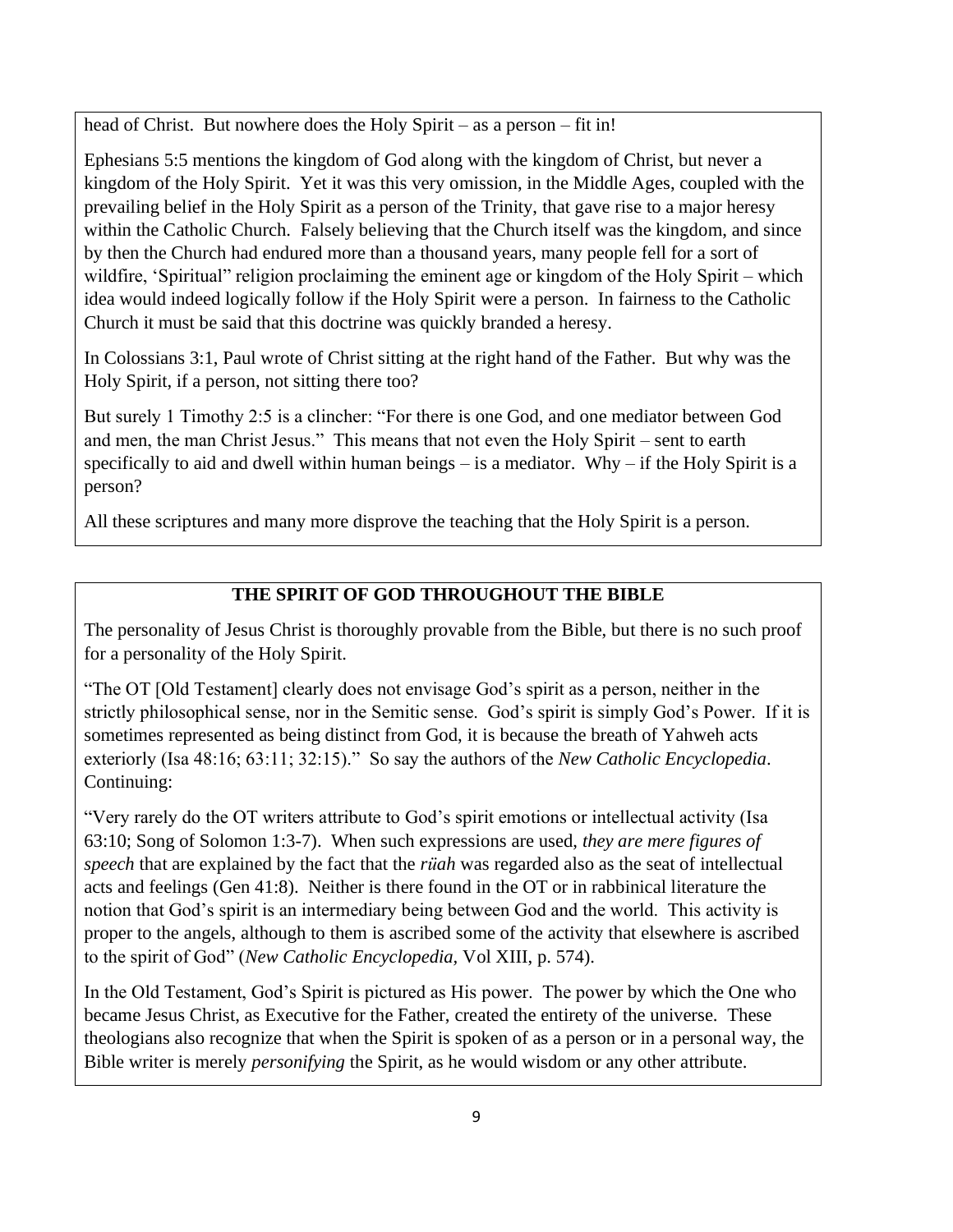Now what about the New Testament? They say:

"Although the NT [New Testament] concepts of the Spirit of God are largely a continuation of those of the OT, in the NT there is a gradual revelation that the Spirit of God is a person."

But this would seem true only if you are armed with the preconceived notion that God is a trinity, and there are only a few scriptures that can even remotely be construed as presenting the Spirit as a person, in each case only as the result of a grammatical misunderstanding.

But again, let's let the *New Catholic Encyclopedia* continue:

"The majority of NT texts reveal God's spirit as something, not someone; this is especially seen in the parallelism between the spirit and the power of God."

Though theologians would like the Bible to say that the Spirit is a person, they must admit that the majority of the scriptures connected with it show that it is *not someone*, but some*thing*. Even the personification of the Spirit is no proof of its personality.

"When a quasi-personal activity is ascribed to God's spirit, e.g., speaking, hindering, desiring, dwelling (Acts 8:29; 16:7; Rom 8:9), *one is not justified in concluding immediately that in these passages God's spirit is regarded as a Person*; the same expressions are used in regard to rhetorically personified things or abstract ideas (see Rom 6:6; 7:17). Thus, the context of the phrase 'blasphemy against the spirit' (Matt 12:31; Matt 12:28; Luke 11:20) shows that reference is being made to the power of God" (*New Catholic Encyclopedia*, Vol Xlll, P 575.

## **1 JOHN 5:7**

In a deliberate and deceptive attempt to foist the false trinity doctrine upon the world, a monk copyist in the fourth century A.D. inserted totally spurious words into the Bible in order to "prove" this major doctrine of pagan antiquity.

Turn in your own Bible (King James Version) to 1 John 5:7-8; "For there are three that bear record in heaven, *the Father, the Word, and the Holy Spirit: and these three are one. And there are three that bear witness in earth*, the Spirit, and the water, and the blood: and these three agree in one."

But did you know that not one of the italicized words is in any of the accepted New Testament Greek manuscripts? Did you know this spurious section was not found in the text of any Greek manuscripts until *after* the invention of printing? Comparison with many of the more modern translations and simple research will prove the point. Verses 7 and 8 should actually read as follows: "There are three witnesses, the Spirit, the water and the blood; and these three agree." This is how the passage is rendered in the Revised Standard Version, one of the best overall of modern Bible translations.

The editors of both liberal and conservative Bible commentaries (ancient and modern) agree as to the very dubious origin of 1 John 5:7 (as it now stands in the King James or Authorized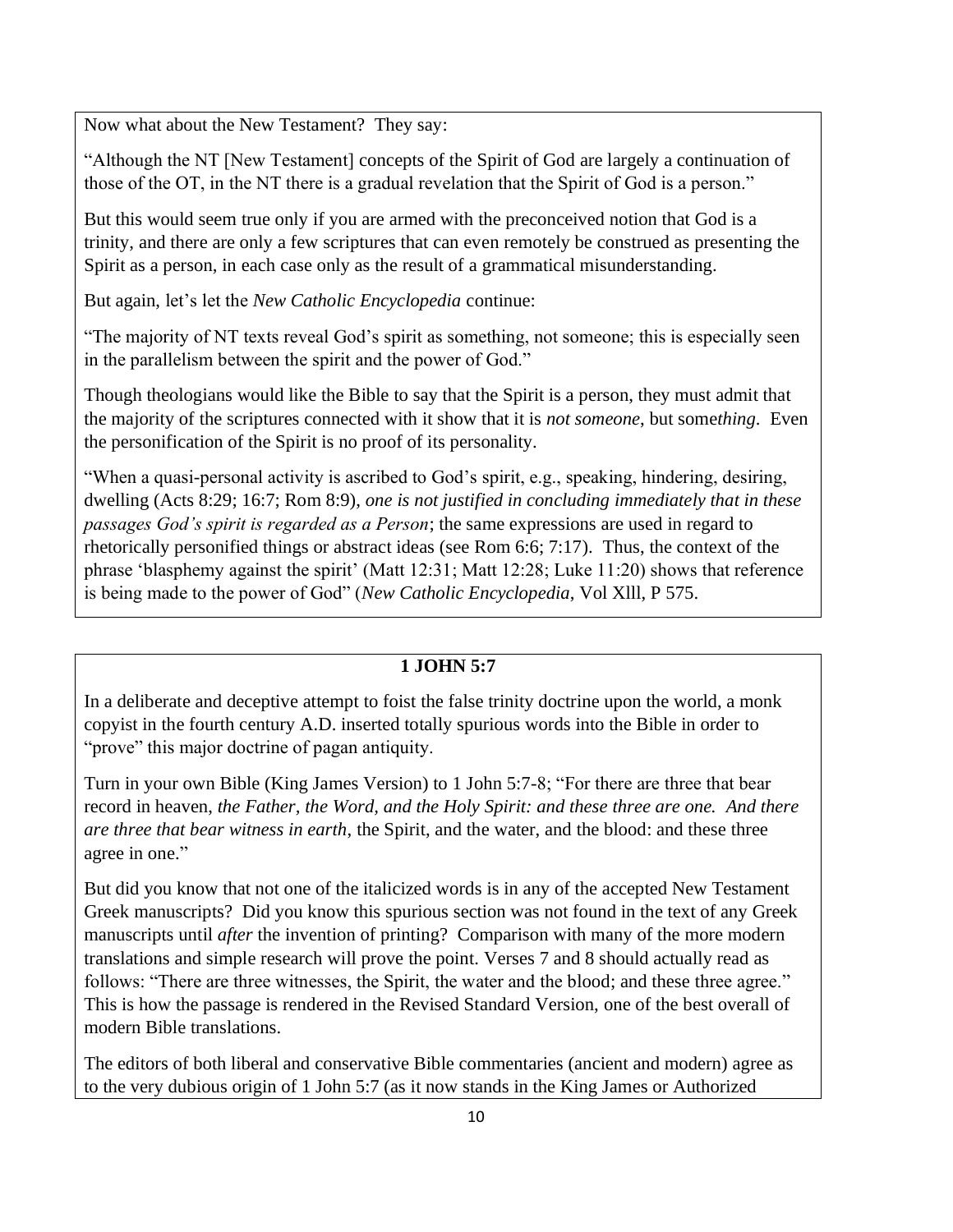Version). Notice a couple of quotes from two commentaries of recent vintage. Says the conservatively oriented *New Bible Commentary Revised*: "… The words are clearly a gloss and are rightly excluded by RSV [Revised Standard Version] even from its margin" (p. 1269). *Peake's Commentary on the Bible*, universally recognized as a standard liberal work, is even more incisive with its comments:

"The famous interpolation after 'three witnesses' is not printed even in RSV, and rightly … No respectable Greek MS [manuscript] contains it. Appearing first in a late 4<sup>th</sup> century Latin text, it entered the Vulgate and finally the NT [New Testament] of Erasmus [and eventually the King James]" (p. 1038).

The translators of the Revised Version of 1881 immediately spotted the difficulties with 1 John 5:7. The passage occurs in *only* two modern Greek manuscripts, in one or two ancient versions of little value and, of course, in many late copies of the Latin Vulgate. This is the extent of the textual support for this dubious verse.

It is lacking in every manuscript of this epistle written *before* the invention of printing, one excepted, the *Codex Montfortii*, in Trinity College, Dublin.

It is wanting in both the Syriac, all the Arabic, Ethiopic, the Coptic, Sahidic, Armenian, Slavonian, etc. – in a word, all the ancient versions but the *Vulgate* – and even the *oldest* manuscripts of the Vulgate omit it.

The fact could not be ignored that not a single Greek manuscript or church-lesson book before the fifteenth century had any trace of 1 John 5:7. Finally no Greek father even quotes it in any discussion concerning the Trinity doctrine itself.

Consequently, the passage was omitted and it does *not* appear in the Revised Version of 1881 – the first scholarly revision of the King James Version of any consequence – or in any modern translation.

F.F. Bruce, a respected British scholar, has this to say about 1 John 5:7: "…A footnote rightly points out that the passage is 'not in any of the early Greek mss, or any of the early translations, or in the best mss of the Vulgate itself' and suggests that it is probably a gloss that has crept into the text" [*The English Bible*, p. 217].

Clearly it is a spurious addition to the New Testament Canon. 1 John 5:7 should be considered nonexistent as far as the Bible is concerned.

## **MATTHEW 28:19**

A grossly misunderstood text often cited to "prove" there is a Trinity is Matthew 28:19; "Go ye therefore, and teach all nations, baptizing them in the name of the Father, and of the Son, and of the Holy Spirit."

To imply that this verse means that all three (the Father, the Son and the Holy Spirit) are persons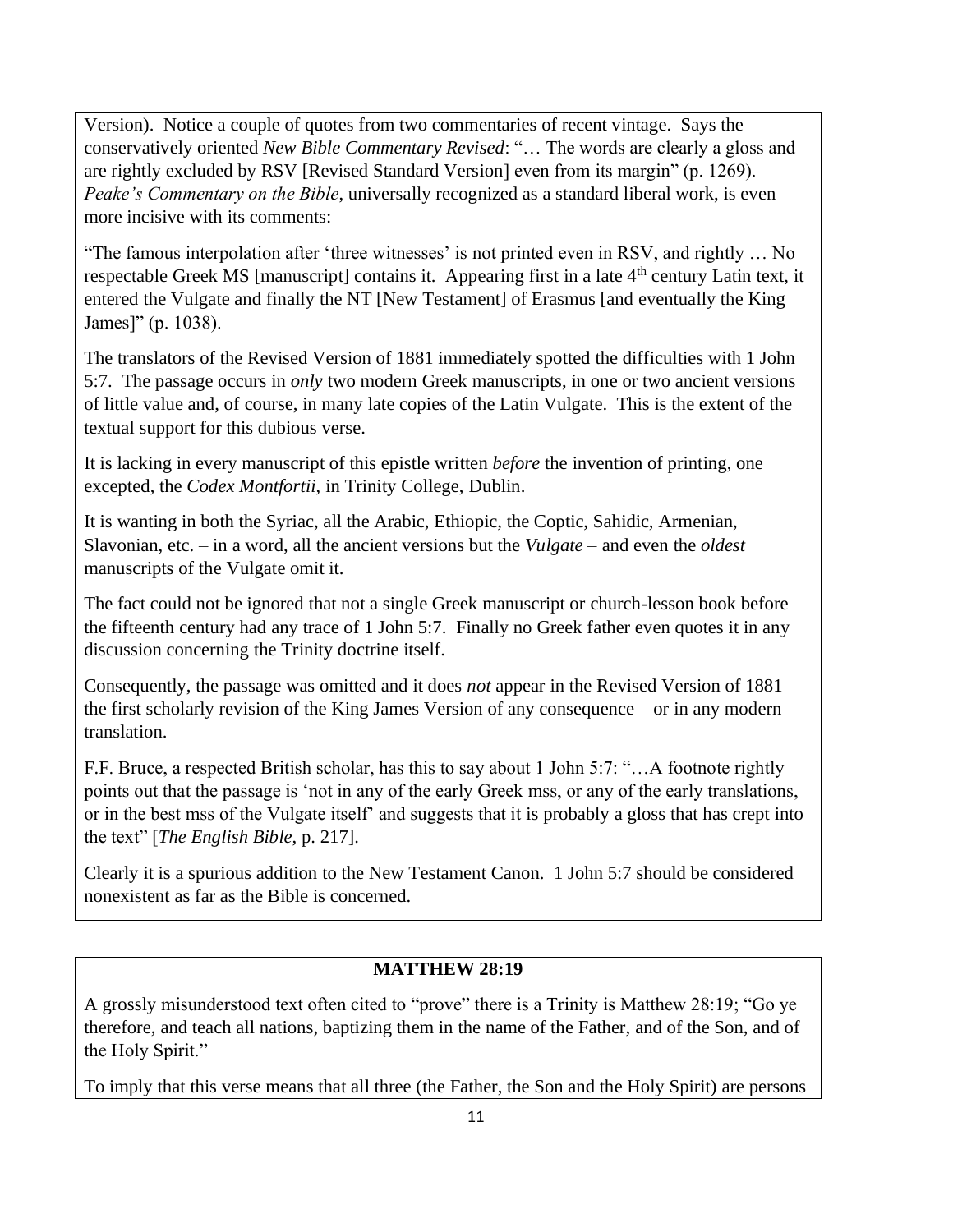is just not being honest with the Scriptures. Clearly, the first two (God the Father and His Son Jesus Christ) are two separate individual spirit personalities in the Godhead; but that fact does *not* automatically make the Holy Spirit also a person.

People give names to many things that are simply not persons. Nearly everything – whether person, place or thing – *has a name!*

But why did Jesus command the apostles to baptize converts into these three names? And why must they be so baptized in order to receive the Holy Spirit? Scholars translate the Greek expression *eis to onoma*, into the name of, something like "into the possession of." When God the Father grants human beings *real repentance* (Rom 2:4; Acts 11:18; 2 Tim 2:25) we then belong to Him. We become His sons (literally!) – *the sons of God* (bearing His name) – when we receive and are led by the Holy Spirit (Rom 8:9, 14, 16-17). We become a part of that God Family to which the Holy Spirit also belongs, though not as a person.

Human beings often bear the names of their forebears, i.e., Johnson, Robertson, Jackson, meaning originally the sons of John, Robert and Jack.

"God" is the *family name* in English of the divine Kingdom of spirit beings. The Father's name is called 'God" in English. Jesus Christ – who was crucified so our past sins may be forgiven – is also called *God* in John 1:1, Hebrews 1:8 and other New Testament texts. The Holy Spirit – which comes forth from God – is the begettal agent by which we receive the earnest of our salvation (2 Cor 1:22; Eph 1:14; Rom 8:16).

Many religionists do not understand the part that the Father, the Son and the Holy Spirit each play in the salvation process. The trinity is the result, in part, of such fundamental misunderstandings.

But here is another one of the "famous" biblical opposites. Instead of teaching the pagan doctrine of the Trinity, Matthew 28:19 really tells us that God is a growing family or Kingdom into which we may enter upon repentance, baptism, the receipt of the Holy Spirit and patient endurance to the end of our natural lives and/or Christ's coming – whichever comes first. A closed Trinity or triad, or triumvirate of three persons is as far from God's mind and His plan for human beings as the east is from the west.

#### **TO WHOM DID JESUS PRAY?**

Can we apply a little plain old biblical "horse sense" to this time-honored doctrine of a threeperson God-head? Consider this completely unshakable biblical fact: Jesus Christ of Nazareth – your Savior – was conceived not by a human father as all other human beings (excepting Adam and Eve) – but by the Holy Spirit.

A great angelic being appeared to Joseph, Jesus' legal father, in a dream and said: "… Fear not to take thee Mary thy wife: for that which is *conceived* in her is of the Holy Spirit" (Matt 1:20; cf. verse 18). Perhaps the very same angel – in this case the archangel Gabriel (Luke 1:26) – was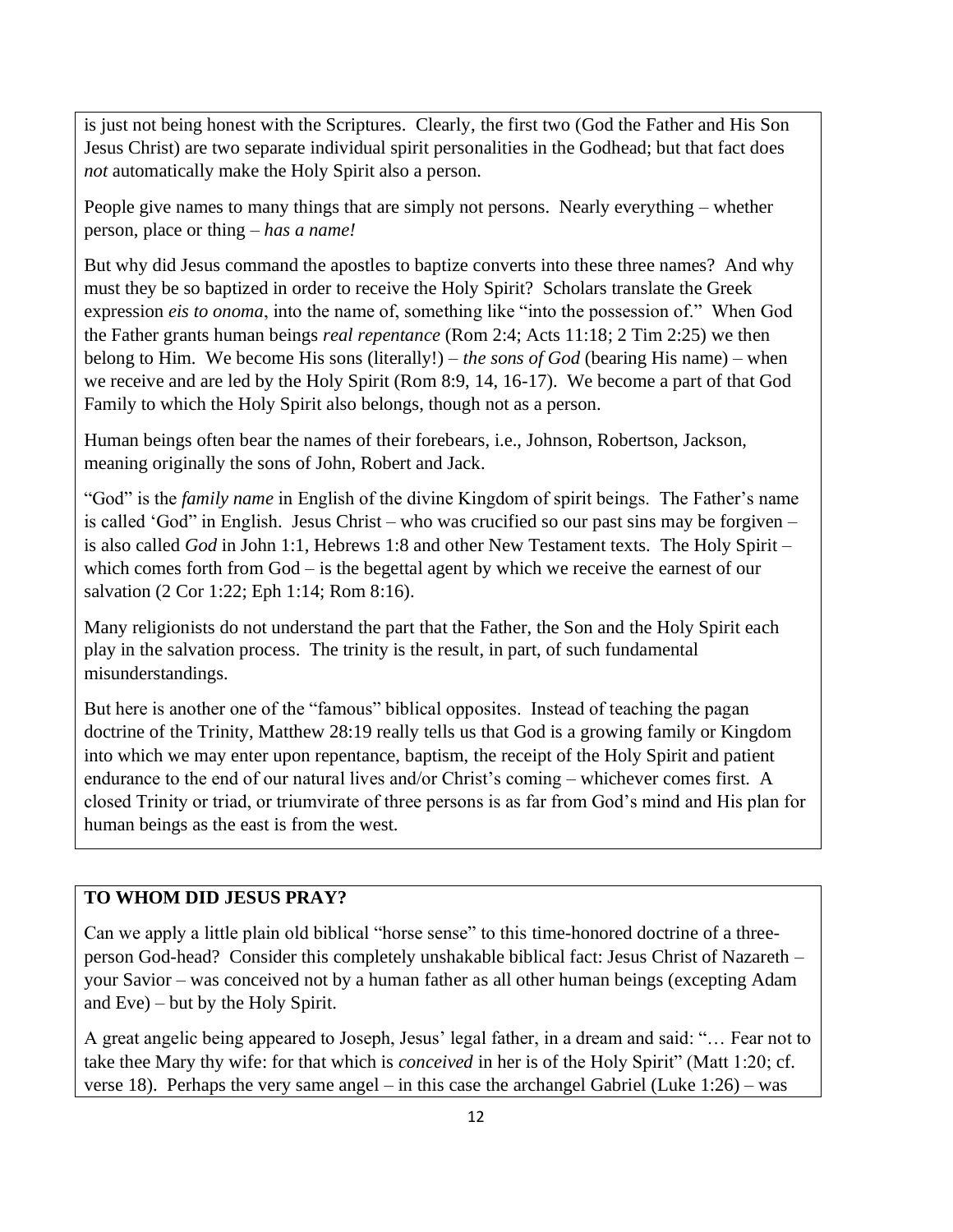sent with similar message to the virgin Mary.

Notice carefully *the wording* of their conversation. "And the angel said unto her, Fear not, Mary: for thou hast found favour with God. And, behold, *thou shalt conceive* in thy womb, and bring forth a son, and shalt call his name Jesus" (verses 30-31).

Mary's reply was just exactly what you would expect of a woman in that situation. "Then said Mary unto the angel, *How shall this be*, seeing I know *not* a man? And the angel answered and said unto her. *The Holy Spirit* shall come upon thee, and *the power of the Highest* [this is the real biblical definition of the Holy Spirit; it is a force or power] *shall overshadow thee*; therefore also that holy thing which shall be born of thee shall be called the Son of God… For with God nothing shall be impossible" (verses 34-35, 37).

So if we want to believe the Bible, we are forced to admit that Jesus Christ was conceived through *the agency of the Holy Spirit*.

Yet Jesus calls God His Father – *not* the Holy Spirit. Jesus Christ said to Mary Magdalene in the book of John: "…go to my brethren, and say unto them, I ascend *unto my Father*, and your Father; *and to my God*, and your God" (John 20:17).

Can you begin to see how utterly illogical the concept of the Trinity is? *If* the Holy Spirit were a person, "he" would be Jesus' father – not God the Father. Yet Christ dogmatically stated, as you have just read, that *God* is His Father.

Consider further. *If* the Holy Spirit were a person, Jesus Christ prayed to the wrong "father." Since Jesus was conceived of the Holy Spirit, *if* the Holy Spirit were a person, Jesus' father would be the Holy Spirit. But throughout the four Gospel accounts, we find Christ praying directly to His Father – God Almighty! Just one example: "These words spake Jesus, and lifted up his eyes to heaven, and said, Father, the hour is come; glorify thy Son, that thy Son also may glorify thee… And this is life eternal, that they might know thee *the only true God* [still talking to the Father], and Jesus Christ, whom thou hast sent" (John 17: 1, 3).

## **IS THE HOLY SPIRIT A PERSON?**

Is the Holy Spirit a *person*, just like God the Father and Jesus Christ, as the doctrine of the trinity teaches? Let's examine the plain, clear testimony of Scripture to see what God's Holy Spirit is.

First, it is the *power* of God. 'not by might, nor by power [of humans], but *by my spirit*, saith the Lord of hosts" (Zech 4:6). "I am full of *power* by the Spirit of the Lord, and judgment, and of *might* …" declared the prophet Micah (Micah 3:8).

Second, it is the Spirit of wisdom and understanding, the Spirit of counsel and might, the Spirit of knowledge and of the fear (deep reverence and respect – not terror) of the Lord (Isa 11:2).

Third, it is a *gift*. After baptism, you are to receive "the *gift* of the Holy Spirit" (Acts 2:38). It is *poured* out. "And it shall come to pass in the last days, saith God, I will pour out of my Spirit